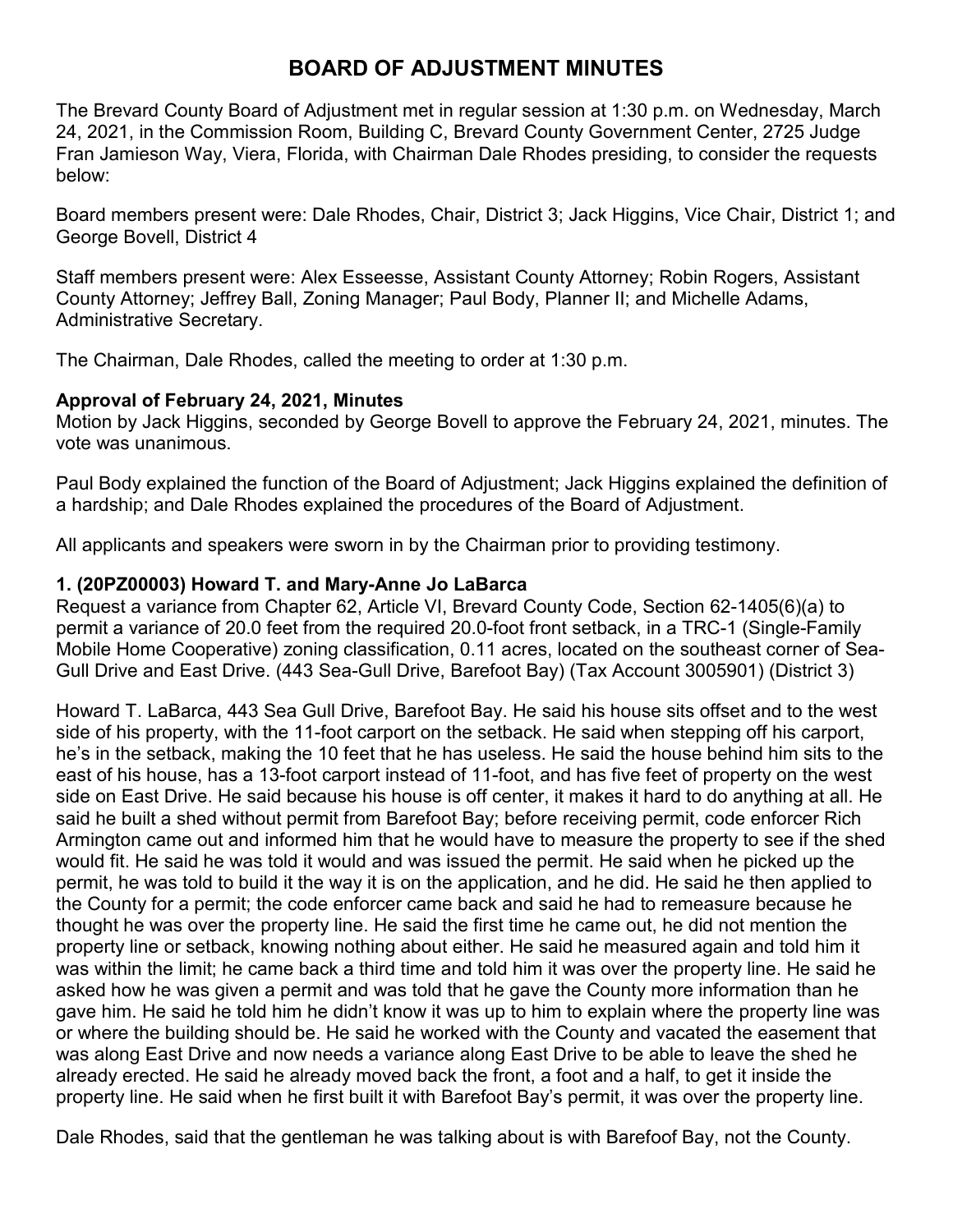Howard T. LaBarca said the Code Enforcement was not with the County.

Dale Rhodes asked if he was aware he needed a County permit and one from Barefoot Bay.

Howard T. LaBarca said, not at first, after he built it, he was informed by the County code enforcer that he needed it; but the building was already up. He said he had just moved into Barefoot Bay and was told he needed a Barefoot Bay permit; he didn't know about Barefoot Bay or County rules. He said when he asked Rich Armington, from Barefoot Bay, about the size and permitted locations of the building, he was told that if he came out six feet from the house, they would approve it. He said he was already dealing with the County and when he asked Rich Armington about the six feet he was approving, he was told that he overruled the County. He said the County told him that was not true. He said he is now dealing with the County to correct all the misinformation and lies he has been told by Barefoot Bay, who gave him the runaround.

Dale Rhodes said in an HOA, what Barefoot Bay is, permission is needed before going to the County for a permit. He asked Howard T. LaBarca if he was aware of needing a County permit.

Howard T. LaBarca said no, because when he got the permit from Barefoot Bay, he read it in full and is stated on the bottom that a County permit may or may not be required. He said nobody at Barefoot Bay told him he needed to go to the County. He interpreted that as Barefoot Bay giving him the permit he was told he needed.

Dale Rhodes asked if when he read that he may or may not need a County permit, did he think he should have made that phone call.

Howard T. LaBarca said no, he interpreted it as meaning it may or may not be; he didn't know as this is the first time in his life that he had dealt with a building permit for County or Home Owners Association. He said they built the building and took off 1.5 feet to bring it inside the property line in the setback to appease the County.

Dale Rhodes said that there is one previously approved in that setback and asked Paul Body if he knew to what extent that was approved.

Paul Body replied he thought it was a foot; it was diagonally across East Drive, just south of this property.

Dale Rhodes said he went out to the property and drove around to look at the neighborhood. He said he did not see anyone's coming out to the extent that his did. He asked if there was another place he could have put the shed besides taking the entire 20-foot setback.

Howard T. LaBarca said he didn't think so and was not sure how many feet he had on the other side; there was a driveway there already, so he could put a golf cart in the shed if he wanted.

Paul Body said, there is a blanket variance on Barefoot Bay; on a corner lot there is 10-foot for the front and 15-foot for the side, either can be picked for the front and rear. He said there cant be a variance to a variance; he would be looking at 10 feet from the old variance. He said it has to be written to the code today, the 20 feet. He said the one he just mentioned, being a foot is actually nine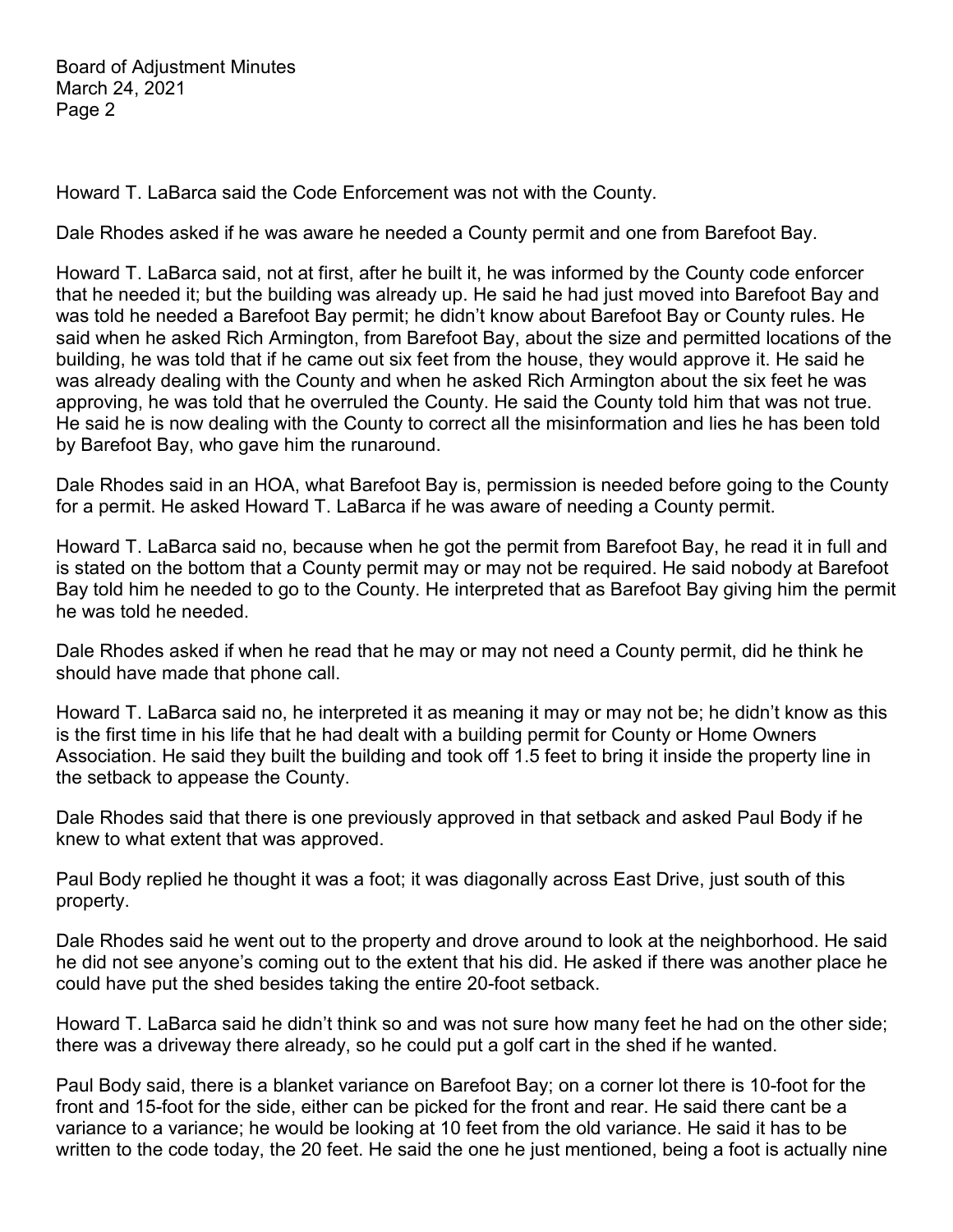feet from the property line, so he would be looking for 11 feet. He said when asking him about 20 feet, he only needed 10 feet per the blanket variance.

George Bovell said he looks at this from a safety perspective and does not see a problem because the property line to East Drive is wide open. He said since Barfoot Bay can live with it and the County Commissioners have already vacated the easements, he is good with it.

Jack Higgins said he feels the same, this has come up before as far as Barefoot Bay's conditions.

#### No Public Comment

Dale Rhodes said they have six questions they address, first is regarding special conditions and circumstances existing that aren't applicable to other lands. He said other than this being a corner lot, the answer is probably no. He said regarding special circumstance that don't result from the actions of the applicant; other than it's a corner lot and Barefoot Bay having a setback, there is none. He said the request for the minimum variance that he needs is true. He said regarding the granting of this variance be in harmony with the general intent and purposes of this chapter, that one is questionable. He said the biggest thing here regarding hardship is, if he has use of his property without this variance; the answer is yes. He said the question is if it is reasonable for them to approve it.

Motion by Jack Higgins, seconded George Bovell to approve the variance as depicted on the survey submitted by the applicants. The vote was unanimous.

## **2. (21PZ00005) Bette Curry, Trustee (Gregory Bell)**

Requests a variance from Chapter 62, Article VI, Brevard County Code, Section 62-1334(5)(b) to permit an accessory structure located forward of the front building line of the principle structure, in an AU (Agricultural Residential) zoning classification, 3.38 acres, located on the west side of Gray Road, 1,600 feet north of Northern Oak Street. (375 Gray Road, Melbourne) (Tax Account 2800089) (District 5)

Gregory Bell, 375 Gray Road, Melbourne. He said he came before the Board a couple years ago to request a variance to allow two accessory structures in front of their property. He said the house was built in 1970 to the rear of the property, closest to the lake; the front of the house is about 137 feet from the road. He said to construct an accessory structure or garage, there is not another piece of property to do it. He said when he was approved for the variance for the two structures, upon further consideration of the overall lot design, they were able to relocate the storage hut to the rear of the property on the northwest corner for which he has a building permit and is in the process of constructing the 1000 square foot structure; he does not know if that shows on the survey. He said the new structure before them is of similar size to the second structure that was previously approved; they increased its distance from the front property line from 35 feet to 40 feet.

George Bovell said he remembered this one when he was Chair. He said the two things that are different is, the small shed has gone to the back and the larger one that was approved is resized. He said there was a concern from someone across the street about visibility, but there is a lot of vegetation so it could not be seen. He said not much has changed and he is ok with it.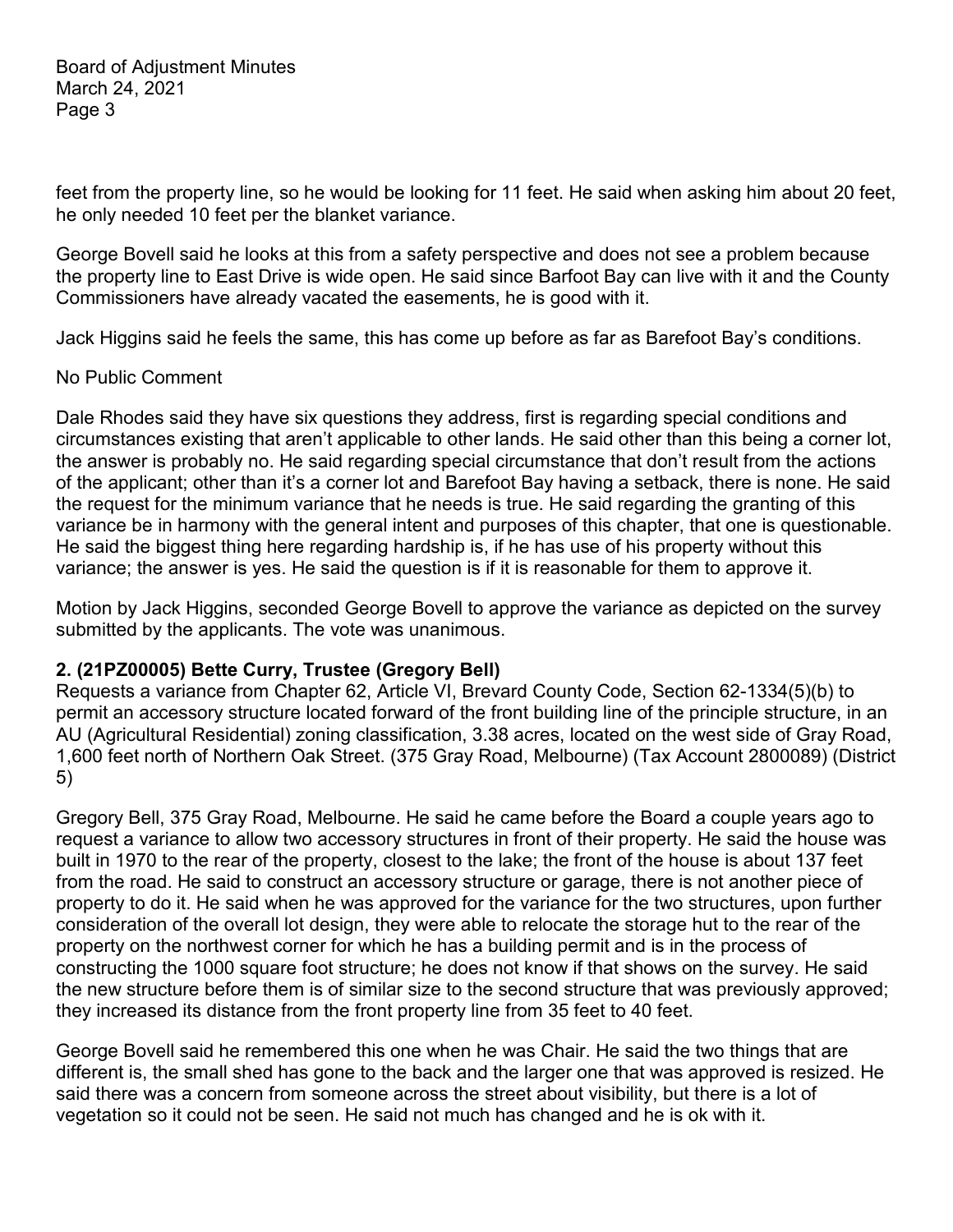Gregory Bell said he reached out to the neighbors this time and showed them the site plan; nobody had objections unless there is someone in the audience he isn't aware of.

Jack Higgins said he had no other comment and felt he same as George did.

### No Public Comment

Dale Rhodes said regarding special circumstances or conditions that exist that are not applicable to other lands, he has a huge lake in back of his property which would not allow him to put this anywhere else. He said regarding enforcement of the provision depriving rights commonly enjoyed by other properties, that is true because he would not be able to build this garage if not approved. He said regarding the variance granted being the minimal variance, he reduced the size so that goes beyond what the minimum is.

George Bovell said he increased the size but it meets the requirement of the ratio to the residence, the issue is that its in front, but he's ok.

Dale Rhodes said regarding the granting of the variance being in harmony with the general intent, they are ok there.

Motion by Jack Higgins, seconded George Bovell to approve the variance as depicted on the survey submitted by the applicant. The vote was unanimous.

## **3. (21PZ00006) Jared F. and Susanne H. Maher**

Request variances from Chapter 62, Article VI, Brevard County Code, 1) Section 62-1340(5)(b) to permit a variance of 0.6 feet from the required 7.5-foot side (east) setback for an accessory structure (deck), 2) Section 62-1340(5)(b) to permit a variance of 5.2 feet from the required 7.5 foot north setback for an accessory structure, 3)Section 62-2121(a) to permit a variance of 8.2 feet from the required 10.0 foot setback for a structure from a seawall, in an RU-1-11 (Single-Family Residential) zoning classification, on 0.27 acres, located on the northeast corner of Sykes Creek Drive and Cadiz Court. (200 Cadiz Court, Merritt Island) (Tax Account 2412485) (District 2)

Jared F. Maher, 200 Cadiz Court, Merritt Island. He said the previous owner Carol Murrell, before constructing the deck back in March 2020, contacted Planning and Zoning employee Kyle Harris who told her that since it was a stand-alone elevated sun deck, she would not need a permit, there were no problems with the setback on the canal and gave the green light to build. He said Brevard County Code Ordinance Section 62-2121(e)(4), elevated or cantilevered sun decks or balconies may project into the setback toward the water where the property is adjacent to a major water body. He said a major body of water is not defined in Brevard County Ordinances. He said they contacted Zoning and Planning asking for information on what a major body of water was and was referred to 62-2118, though it doesn't describe what a major body of water is; it says main high-water line of major natural water bodies will be used when computing the lot size and density and says the front line may be frontage along a major body of water. He said the deck was built based on the information that it didn't require a permit. He said in April, Code Enforcement received an anonymous complaint, later self-revealed as 2370 Sykes Creek, who had an ongoing feud with the previous owner of his property. He said she told him she had no issue with the sundeck, would help anyway she could and signed off as a neighbor having no issue. He said this was revealed two days before closing on the property,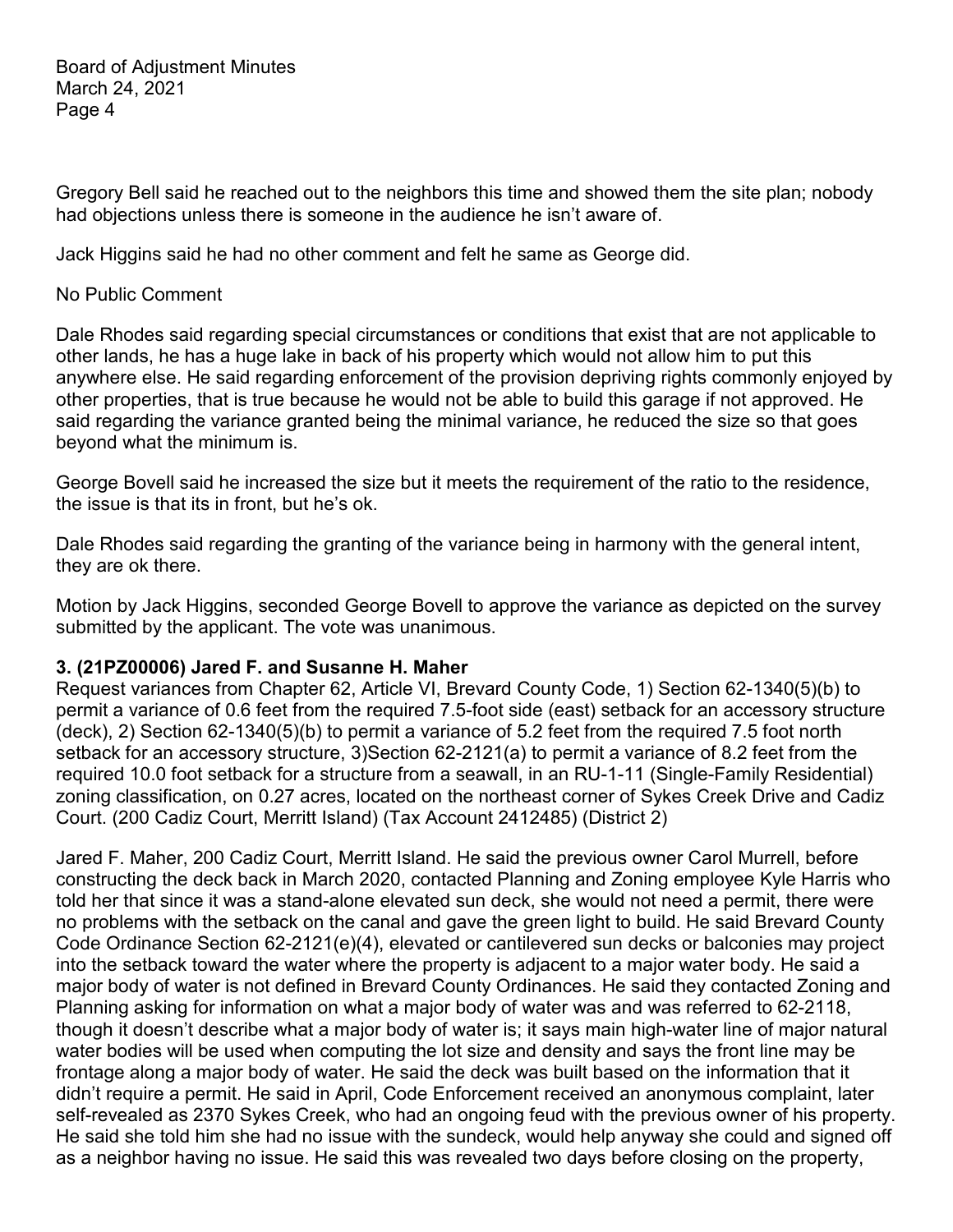July 15, 2020; he didn't know of the code enforcement action. He said he debated pulling out of the property having already sold his previous home, or proceeding. He said his real estate agent assured him he would help with the necessary documents to make sure the sun deck was legal. He said they got the vacating of the utility established right away. He said the sun deck was one of the reasons he purchased the property, having a beautiful view out to Sykes Creek; he was disappointed to find out about the enforcement action on it. He said he did research to find out what a major body of water is, scanning every Brevard County Ordinance but could not find anything. He said a lot of this confusion could have been resolved if, according to the previous owner, she was not told she didn't need a permit and had gotten one originally. He said as the new homeowner he has had to get it resolved and try to keep the sun deck. He said he respectfully asks the Zoning and Planning folks to approve the sundeck for him.

Paul Body said underneath the section on residential boat docks, 2118, there is a definition of canal; a manmade or artificially improved natural waterway, at least 80 feet in width used for navigation and drainage. He said this is a manmade platted canal, not a major body of water.

Dale Rhodes said he is in Mr. Hartman's district who was unable to be there today, but had stated that he did not have an opinion on the item and had wanted to hear the testimony.

George Bovell said he did not have any questions but was waiting to see if there were any neighbors with objections. He said he does not see as it stands right now, how it affects anybody else or navigation in the canal. He said if there are not public objections, he is ok with it.

Dale Rhodes asked if she got a permit to build it.

Jared F. Maher said no, she was told that she didn't need one.

Dale Rhodes asked if he had anything to do with the construction or just bought the property and is now trying to rectify the situation.

Jared F. Maher said yes.

Dale Rhodes asked if his realtor helped him.

Jared F. Maher said her realtor did, he has been very helpful.

Public Comment

Paul Matchett, 8573 Winder Way, Melbourne. He said he is very familiar with the property and was the agent on the other side of this transaction, they found out at the same time right before closing. He said there used to be a walkway in the area that led out to a dock; this deck is very small and is a small request. He said satellite images show several properties that have the same thing and variances along the water. He said its been a long road with requested variances and surveys, but it's a small deck and a benefit for the house because inside the house the water can't be seen.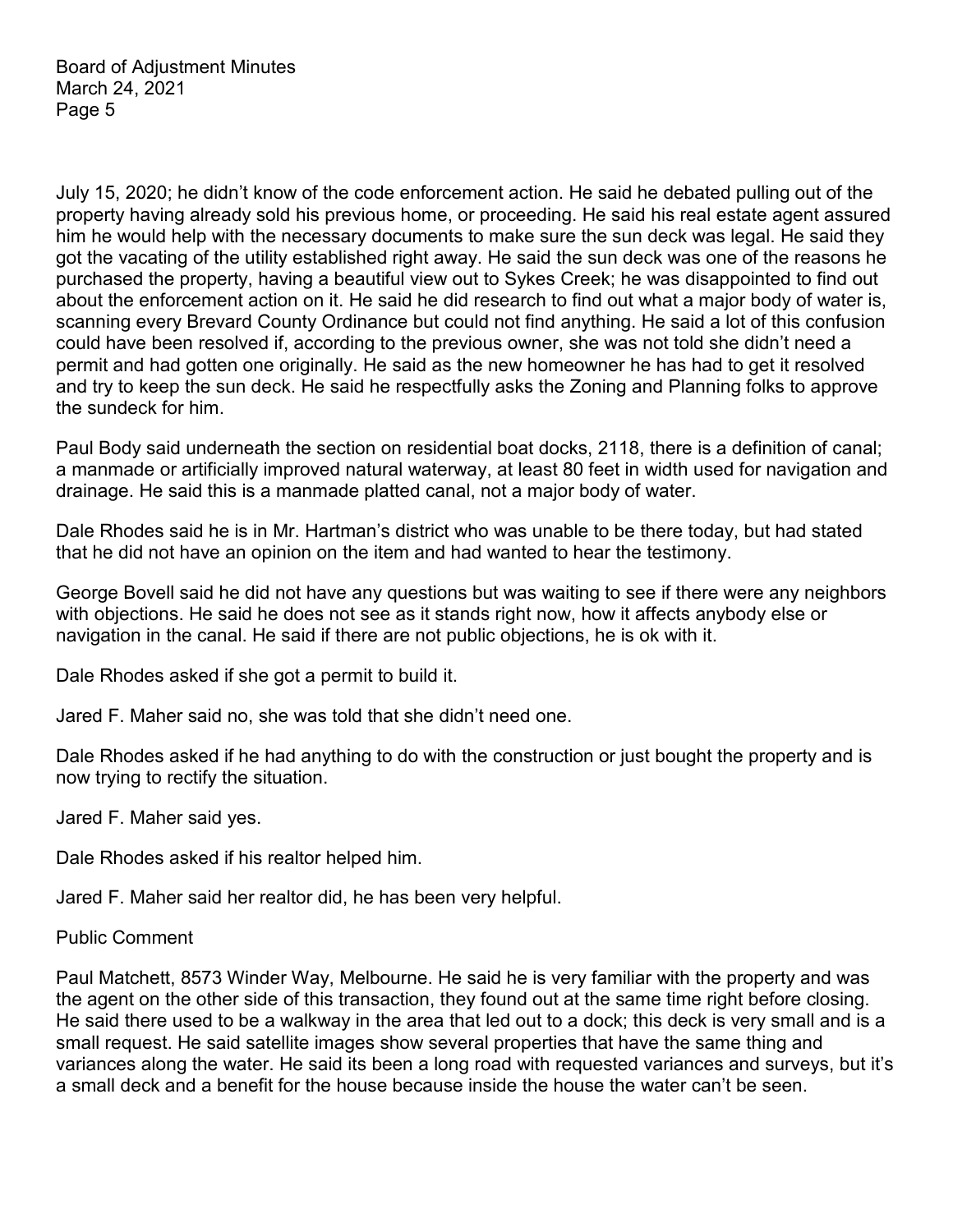Dale Rhodes said he thinks the biggest thing is if he created this himself and the answer is no. He said, on the aerial he saw several homes with pools or docks that come up close to the property line as this does. He said its in keeping with the neighborhood.

Motion by Jack Higgins, seconded George Bovell to approve the variance as depicted on the survey submitted by the applicants. The vote was unanimous.

## **4. (21PZ00007) Carol M. Hahn**

Requests variances from Chapter 62, Article VI, Brevard County Code, 1) Section 62-1336(4) to permit a variance of 0.05 acres from the 1.0 acre required lot size, 2) Section 62-2128 to permit a variance of 0.05 acres from the 1.0 acre required for a lighted tennis court, in an RR-1 (Rural Residential) zoning classification, on 0.95 acres, located on the west side of Seminole Boulevard, approximately 445 feet south of West New Haven Avenue (2020 Seminole Boulevard, West Melbourne) (Tax Account 2800329) (District 5)

Carol Whalen (previously known as Carol Hahn), 2020 Seminole Boulevard, West Melbourne. She asked if verification for her name change was needed.

Paul Body said that is in her file.

Carol Whalen said the first variance is .05 acres; she purchased the property in 2004 and to her knowledge she had an acre. She said when she applied for a permit for a tennis court, she was told she had .95. She said she was told for the first variance, that she had to correct the error the previous owner did when he subdivided it back in 2002 or 2003. She said if he had subdivided it correctly, she would have the full acre since in an RR-1. She said the second variance is also for .05; they would like to put a lighted tennis court on their property, which needs a half acre, but to put lights on it they need a full acre. She said they want the ability to put lights on the tennis court as they still work for a living and want to play in the evenings when they get home from work. She said her house is a two story and the tennis court would be in the back yard; the two story would block the lights from anyone on Seminole Boulevard. She said they have commercial property to the north, 50 or 60-foot-tall pines to the west and statements from neighbors to the south that have no problem with the tennis court lights. She said the lights would be located on the east and west sides, face down onto the court and not face north or south. She said she has the two statements from neighbors if necessary.

Jack Higgins asked if a contractor was doing the lighting as sky lighting is more important than ground lighting. He said planes complain about that all of the time, its his business; a contractor doing it will have to meet it.

Carol Whalen said yes, she has an electrical contractor doing the work.

Jack Higgins asked if it was professionally designed.

Carol Whalen said yes.

Dale Rhodes asked if it would be shining into any neighbors' windows.

Carol Whalen said no, it would be shining directly down on the court.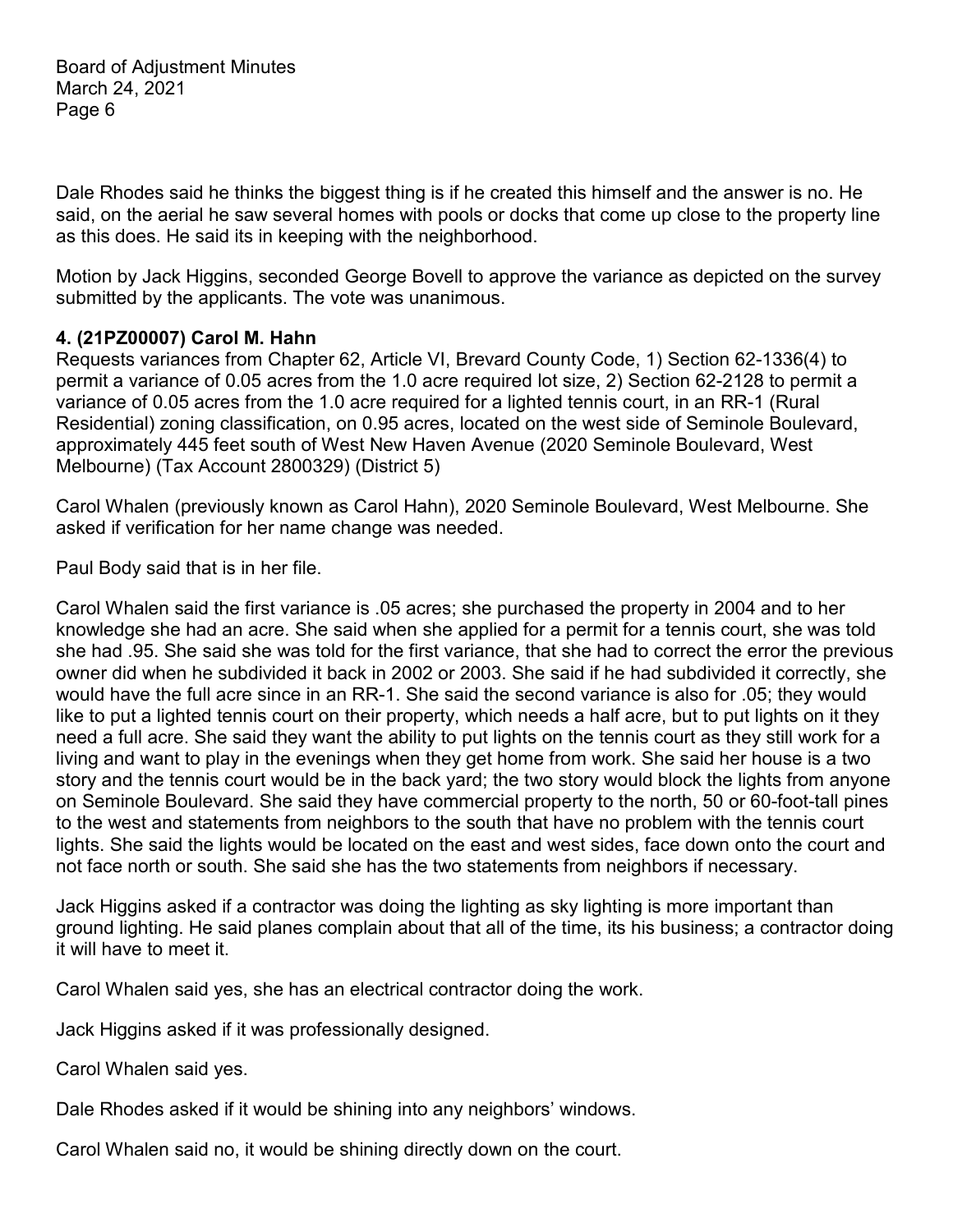Jeffrey Ball said there is a lighting ordinance; when they come in for a building permit, they will make sure that it has the correct Luminant and spillage as to not create a shadow on adjacent properties.

No Public Comment.

Motion by Jack Higgins, seconded George Bovell to approve the variance as depicted on the sketch description submitted by the applicant. The vote was unanimous.

# **5. (21PZ00008) Frank R. and Ellen C. Hammond**

Request a variance from Chapter 62, Article VI, Brevard County Code, Section 62-1340(5)(a), to permit a variance of 9.0 feet from the 20.0-foot front setback required for a principal structure, in an RU-1-13 (Single Family Residential) zoning classification, on 0.56 acres, located on South Tropical Trail from the Indian River to the Banana River, approximately 6,200 feet north of South Tropical Trail and Mathers Bridge at Banana River Drive (10780 South Tropical Trail, Merritt Island) (Tax Account 2708407) (District 4)

Frank R. Hammond, 10780 South Tropical Trail, Merritt Island. He said there were two houses on the property at one point; in 1991 one of them burned down. He said they renovated one and went through Darcie in Natural Resources to comply when moving some impervious structures, to build an addition onto the house. He said they are asking for the variance to build it. He said he brought his builder with him to answer questions if needed; they did the paperwork to approve him.

George Bovell asked if the riverside is what they are considering the front property line.

Frank R. Hammond said yes.

George Bovell said he does not have a problem with the new structure and connecting with a breezeway. He said what he needs is beyond appropriate, he is good with what he is doing.

Jack Higgins said he agrees with George's comments.

No Public Comment

Dale Rhodes said this was a situation that was not one the owner created, they are legitimizing something that is already there.

Motion by George Bovell, seconded by Jack Higgins to approve the variance as depicted on the survey submitted by the applicants. The vote was unanimous.

# **6. (21PZ00009) Shalanda Henderson**

Requests variances from Chapter 62, Article VI, Brevard County Code, 1) Section 62-1340(5)(b), to permit a variance of 3.0 feet from the 7.5 foot rear setback required for an accessory structure, 2, Section 62-1340(5)(b), to permit a variance of 14.0 feet from the 15.0 foot side street setback required for an accessory structure in an RU-1-11(Single Family Residential) zoning classification, on 0.20 acres, located on the southwest corner of Shepard Drive and Noreen Boulevard (2820 Shepard Drive, Rockledge) (Tax Account 2510041) (District 2)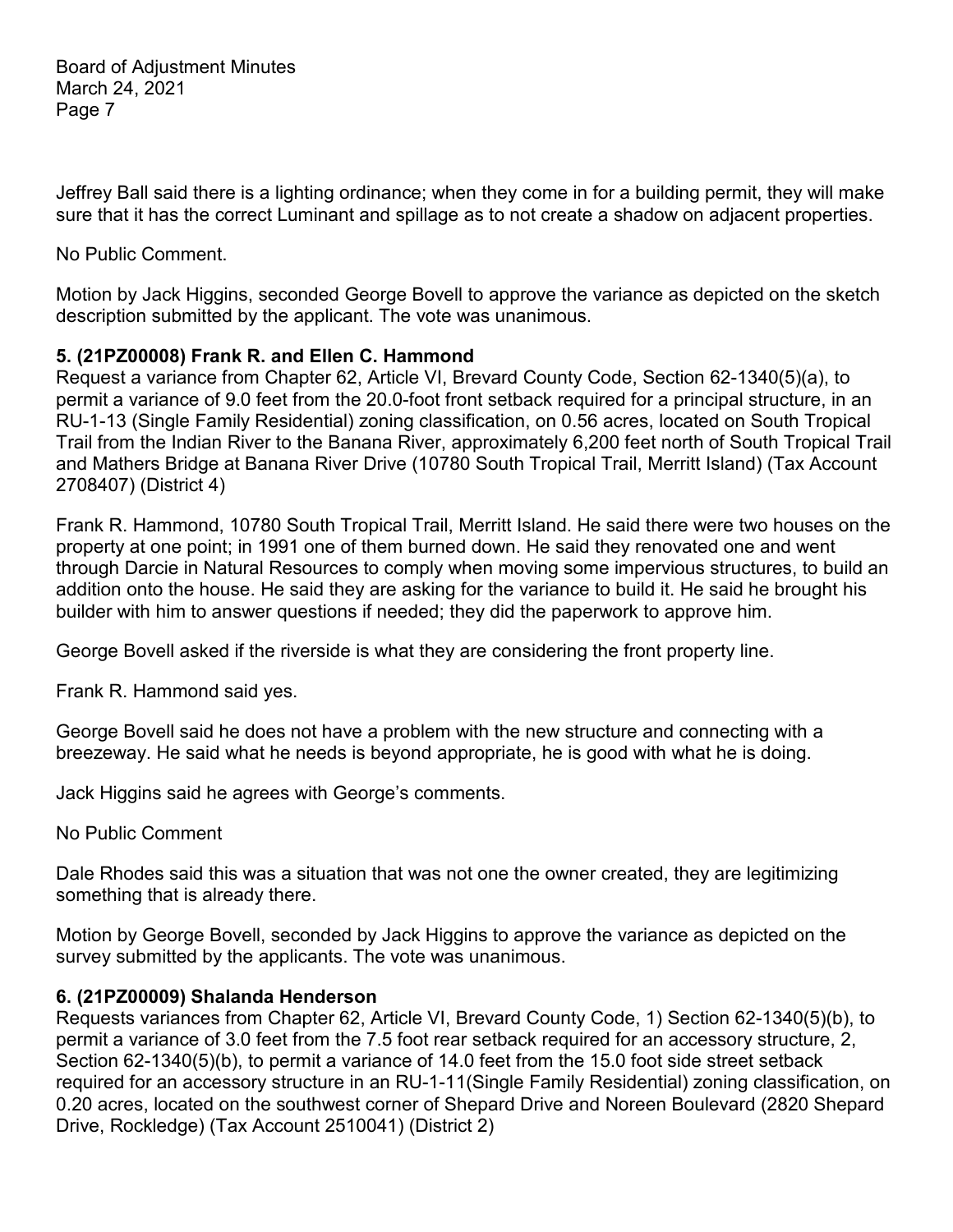Shalanda Henderson, 2820 Shepard Drive, Rockledge. She said on March 28, 2019, she purchased her first home, which had a shed in the back yard. She said she didn't know that adding to the shed was illegal; she added 10 feet toward her home. She said somebody made a Code Enforcement complaint about the 10 feet she added. She said officer Denny Long showed her that she needed 1.5 feet of the drainage easement on the rear which she applied for through the roads and bridges and it was granted. She said she needed a 1.5-foot variance on that same side plus 15 feet for the side facing Noreen to make the preexisting structure legal. She said Kristin Champion looked at the aerial when she first applied and it had been there for at least four years. She said this process has been going on for a year and a half so it's been there for at least five and a half years. She said its behind a six-foot privacy fence, it can't be seen and doesn't bother anyone. She said its all on her property and there is nowhere else to put it if she added more to it. She said she moved her mother in for retirement; her mother's two-bedroom apartment and her three-bedroom apartment had to fit and she is a single mother of three kids. She said she thought to use the woodworking with the addition to store extra beds, which turned out to not be a good idea. She said she was told she could get an after job permit after adding the 10 feet but has learned that's not the case.

Dale Rhodes asked if the section she added on goes into any of the setbacks.

Shalanda Henderson said no it does not, she is just trying to get approval of what was previously there that they did not get a permit for.

Dale Rhodes said that District two is Mr. Hartman whose statement says he supports the variance.

George Bovell said that there is no place else on the property for the shed to go. He said the easements have been vacated by the County Commissioner and has no problem with it.

Jack Higgins said there are a few others in the neighborhood.

## No Public Comment

Motion by George Bovell, seconded by Jack Higgins to approve the variance as depicted on the survey submitted by the applicant. The vote was unanimous.

## **7. (21PZ00010) John F. and Pamela Biddulph**

Request variances from Chapter 62, Article VI, Brevard County Code, 1) Section 62-1336(4), to permit a variance of 38.0 feet from the 125.0 feet required minimum lot width, as defined in Section 62-1102 Definition of Lot Width, 2) Section 62-1336(4), to permit a variance of 0.46 acres from the 1.0 acre required lot size in an RR-1 (Rural Residential) zoning classification, 0.54 acres, located on the Indian River, 2<sup>nd</sup> lot west of A1A, approximately 3.7 miles north of the intersection of South Highway A1A and Sebastian Inlet. (No assigned address) (Tax Account 2959537) (District 3)

John F. Biddulph, 715 Atlantic Drive, Satellite Beach. He said he is seeking a variance to a property that has been in his family for 65 years. He said they would like to build a single-family home and are requesting a 38-foot variance to the width and also to the minimum lot area.

Dale Rhode asked if they own the property in front as well and if there was a house on that property.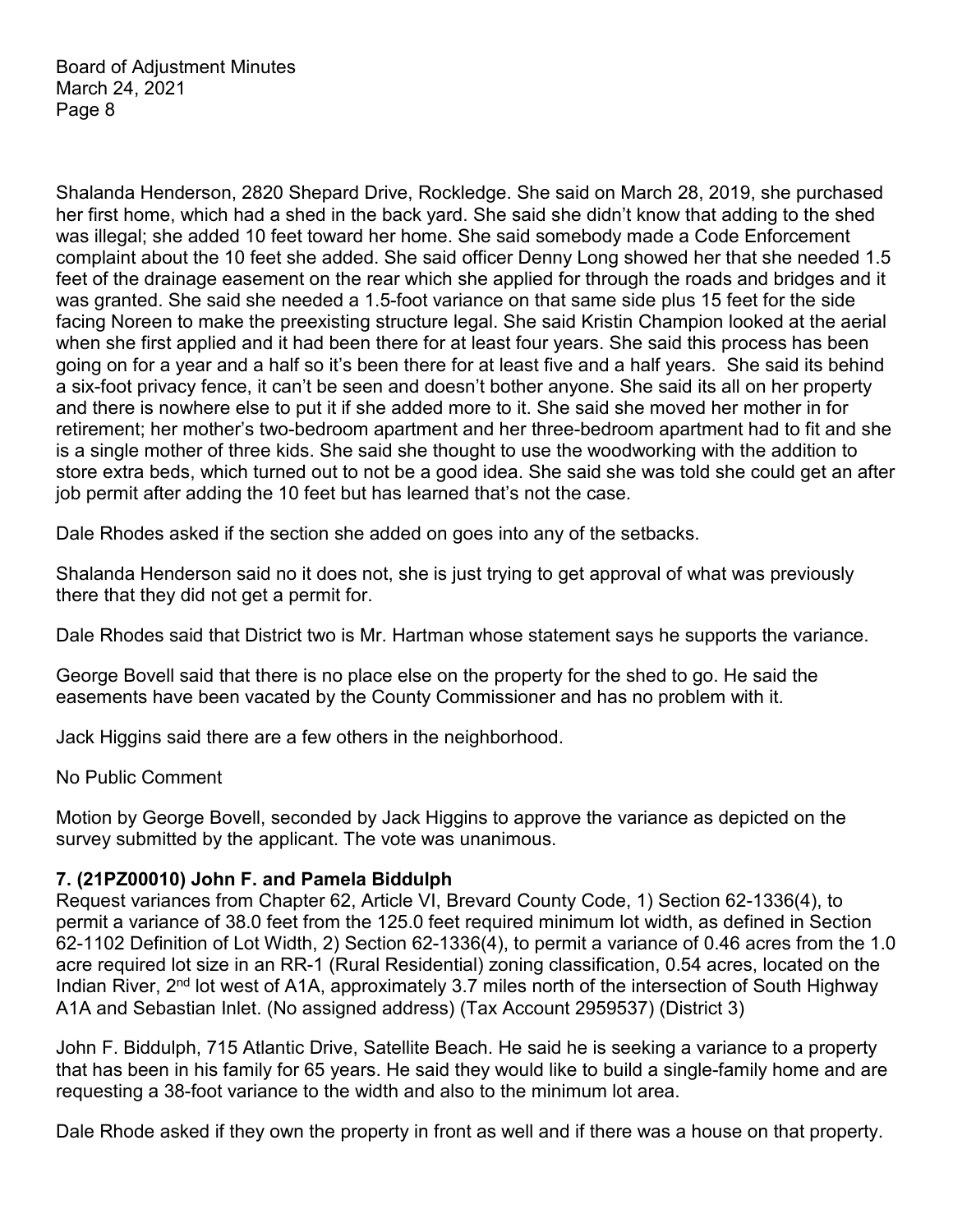John Biddulph said yes.

Dale Rhodes asked who lived in that house.

John Biddulph said it's a rental house.

Dale Rhodes asked when the property was divided.

John Biddulph said he believed in 97.

Dale Rhodes asked if they also had the property across the road on the ocean.

John Biddulph said yes.

Dale Rhodes said, if the lots were married together, giving the acreage that is needed, he would not be able to build a second house and asked if that was correct.

John Biddulph said that is correct.

Dale Rhodes asked if they wanted to keep the rental house.

John Biddulph said yes.

Dale Rhodes asked Paul Body to explain the use code for the property he is wanting rezoned, Residential Related Amenities.

Paul Body said usually what the property appraiser means is there was something like a shed or detached garage on it. He said he is not sure what's on the property now, there may have been something on before and they haven't come out to examine the property to see there is nothing on it.

Dale Rhodes asked if they would be able to build on the lot if they gave him the variances.

Paul Body said yes.

Dale Rhodes said he had to have an easement through his front property to the back property.

Paul Body said yes, they are going to apply for that after they get this variance.

George Bovell asked Paul Body if before the property was administratively rezoned in 97, would they have been able to build on it.

Paul Body answered yes, it was administratively rezoned from RU2-4 low density multifamily to the RR-1; it was done so the zoning classification would comply with the future land use of the comprehensive plan when they changed the south beaches from Residential 4 to Residential 1.

No Public Comment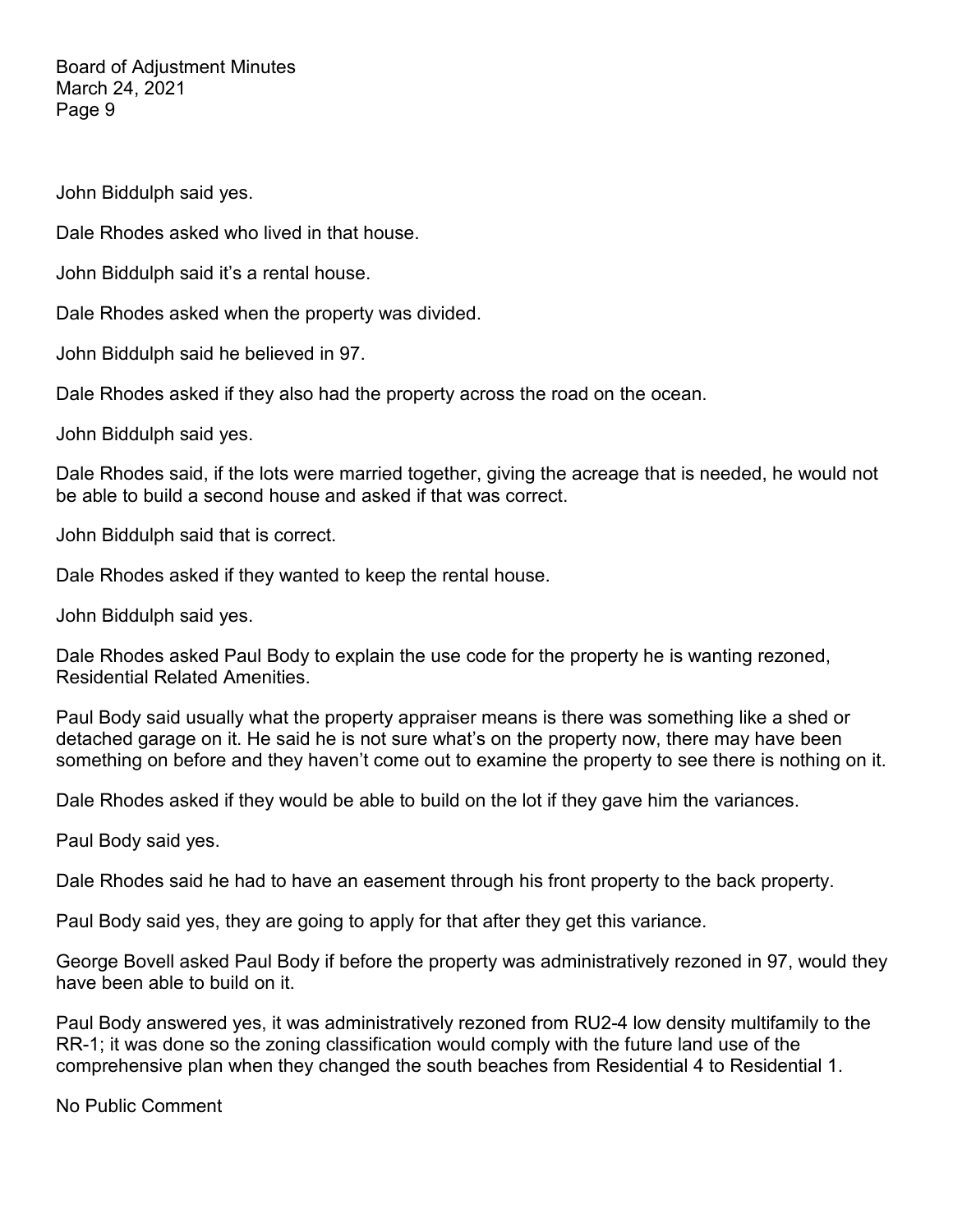Dale Rhodes said the rezoning is what put them in this situation. He said having reviewed this before, he thought to just marry the lots to build whatever house wanted. He asked for clarification as to if he could have two houses on the property if he married the two.

Paul Body said no, it's a single-family zoning, both of the lots were rezoned.

Dale Rhodes asked if it was multifamily before the rezoning.

Paul body answered yes, it was RU2-4, the 4 stands for four units per acre.

Dale Rhodes said before the administrative rezoning, he could have built a second house in back.

Paul Body said the density allowed for four units per acre.

Dale Rhodes said, he is assuming he didn't ask for rezoning and it took him out of the use that he was planning to use it for. He said he is in favor of the motion.

Motion by George Bovell, seconded by Jack Higgins to approve the variance as depicted on the survey submitted by the applicants. The vote was unanimous.

## **Board Discussion**

Paul Body said he wanted to address the Board of Adjustment on item number three. The applicant wanted to throw one of the planners under the bus. He said when getting a building permit, the zoning department does not determine who gets a permit, that's up to the building department. He said they may get a question asking if they can put a deck on the back of their property. He said they don't regulate flat work as far as setbacks. He said when told they can build a deck, they go to the building department and hear that permits are not needed for flat work. He said then the person builds a deck that is really a structure. He said when someone calls him to ask about putting a deck on their property, he says if they put hand rails on it and its over four feet, it's considered a structure and needs to meet structural setbacks. He said generally a person that calls does not give enough information to determine if it needs to meet setbacks. He said something like that was presented here; they build something totally different than what was conveyed.

Jack Higgins said it was on the phone too.

Paul Body said they don't give plans they just ask, and when he gets that call he asks if it will have a handrail, will it be elevated, and does it need to be structurally sound to support people. He said the zoning department is not the one that tells people that they need a building permit.

Jack Higgins asked if it would be better to advise people to bring a sketch in to advise them better.

Paul Body said yes, but a lot of people say its just going to be flat work.

Jack Higgins said then the question cannot be answered.

Dale Rhodes said, this is the one that they didn't build it, the previous owner did.

Paul Body said yes it was the previous owner but kept throwing out that Kyle said it was ok.